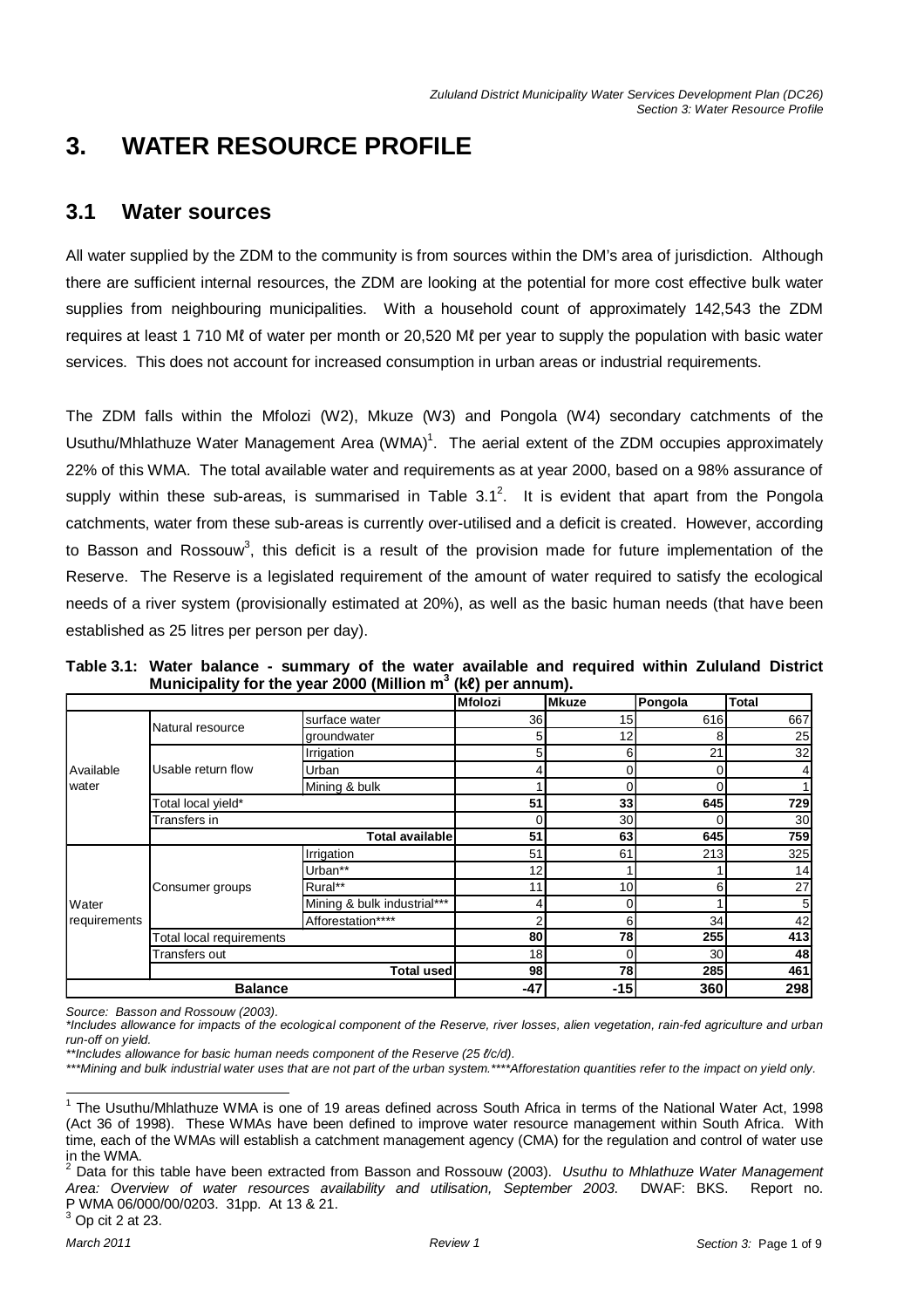ZDM is also currently undertaking a hydrological and yield assessment of the White uMfolozi catchment. A detailed catchment study for the Mfolozi River has not been undertaken before. The catchment has however been included in national water resource studies such as the Surface Water Resources of South Africa 1990 (WR90) and the Water Resources of South Africa 2005 (WR2005) studies of the Water Research Commission. Although the Usuthu to Mhlathuze Water Management Area (WMA6) is not considered by the Department of Water Affairs (DWA) to be a water stressed area as a whole, the Mfolozi River catchment is considered to have a net deficit in the water balance for the catchment according to the National Water Resource Strategy (September 2004 edition). The National Water Resource Strategy also indicates that there will be no net increase in water requirements within the catchment from 2000 to 2025. However there has been growing water demand over the past decade mainly due to an increase in the provision of water services to the large rural population within the catchment. The study is expected to be concluded by June 2010 and the results will be included into the next revision of the document.

### Groundwater sources – aquifer characteristics

Groundwater is a useful water resource with potential quality and quantity being controlled by the geology of an area (see Figure 3.1 below). The Zululand district is underlain predominantly by Karoo Sequence basalts, shales, siltstones, sandstones and conglomerates that have been intruded by dolerite dykes, sills and plugs of Jurassic age (i.e. post Karoo; see Appendix 6 for geological maps). The formations making up the Karoo Supergroup sediments are often relatively massive such that primary storage and permeability is negligible. Groundwater storage and movement is confined to joints and bedding planes within the rock mass that yield between 0.5 and 2  $\ell$ /s. In the absence of faulting or dolerite intrusions, the groundwater potential of these sediments is marginal to poor (i.e. 0 to 0.5  $\ell$ 's (0 to 1,800  $\ell$ /h)). In addition, water quality is generally poor (Class 2) and some boreholes produce high concentrations of dissolved salts (Nyoka Formation), with high NaCl and SO<sub>4</sub> concentrations (Vryheid and Dwyka Formations) or high Iron and/or Manganese (Pietermaritzburg Formation). The indurated contact zones in the sediments adjacent to the intrusive Jurassic age dolerite intrusions are often highly fractured and these discrete zones enhance groundwater storage and rockmass permeability. As a result, boreholes drilled to intersect these structures usually produce higher yields and superior quality groundwater than that of the surrounding host rock. These contact zones usually produce yields ranging from 0.1 – 10 l/s and groundwater quality range from Class 0 to Class 3 depending on the composition of the sedimentary host rock.

The groundwater development potential of each of the quaternary catchments have been characterized using the criteria outlined as follows:

- The geological information underlying each quaternary and associated median yields for the geological formations.
- The ambient groundwater quality each of the geological formations.
- The renewable resource derived from rainfall recharge as a percentage of MAP over the effective surface area of the quaternary (base flow included in the estimates).
- Current utilization was calculated using the following assumptions
	- $o$  Handpumps 250 l/hr for 12 hours = 3 kl/day
	- ο Motorized systems 1000 l/hr for 10 hours = 10 kl/day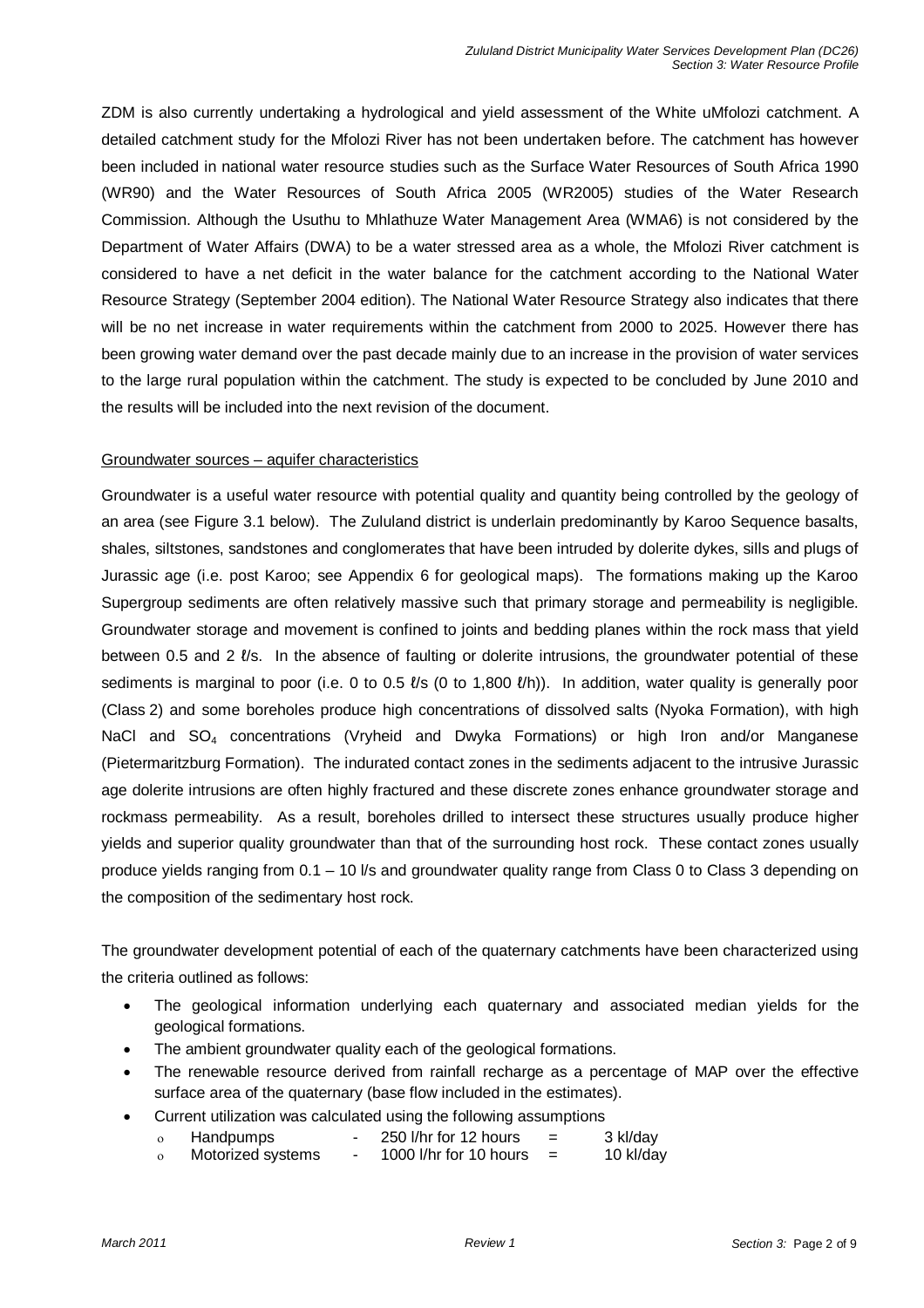The potential extractable volume was derived from the difference between renewable groundwater resource (recharge) and current utilization (groundwater abstraction).

In general the overall groundwater quality in the ZDM is good (see Appendix 6), with the water quality in eDumbe, uPhongola and Abaqulusi LMs falling within Class 0 and 1 (Kempster Classification) and Nongoma and Ulundi LMs ranging from Class 0 to Class 4 (mostly due to the high NaCl concentrations). It is pertinent to note that a large number of the Traditional Authority areas are situated within these areas of poorer groundwater quality. The deterioration of groundwater quality from west to east, can be ascribed to:

- Declining rainfall from west to east.
- Concentration of dissolved solids from through flow below the Dwyka Formation and coal seams in the Vryheid Formation in the central and eastern regions of the catchments.

The sedimentary rocks that underlie the study area represent a secondary or fractured rock aquifer with negligible primary porosity or permeability. Groundwater storage and movement is therefore mainly confined to fractures and joints that occur within the rock mass, and is therefore structurally controlled.

The groundwater development potential within each of the quaternary catchments is adequate to meet the basic water demand of rural communities either through:

- Stand-alone basic levels of water supply by boreholes equipped with hand pumps; or
- Limited reticulation schemes through production boreholes that target structural features offering high groundwater development potential.

### Groundwater monitoring

Owing to the fact that groundwater is utilised extensively in the supply of water services to the rural communities of the ZDM, it is important that groundwater levels and quality are monitored to ensure sustainability and SABS drinking water standards. The outbreak of cholera in KZN in 2000 resulted in extensive emergency work into the protection of surface water resources and sanitation supply. However groundwater quality is only occasionally monitored.

### External sources (where the WSA purchases water from others)

All water currently supplied by the ZDM to the communities is from water resources within the DM's area of jurisdiction. However, as part of the regional scheme planning to alleviate the water services backlogs, the ZDM is approaching the surrounding WSAs to determine whether water can either be purchased from or supplied to others more cost effectively.

### Water returned to resources

Water is returned through discharge from Wastewater Treatment Works (WWTW) in the urban areas into the Pongola and White Mfolozi River systems. However, the quantities of water returned to resources still needs to be obtained from the WWTWs and the current ZDM reporting systems will be extended to start monitoring the volumes discharged.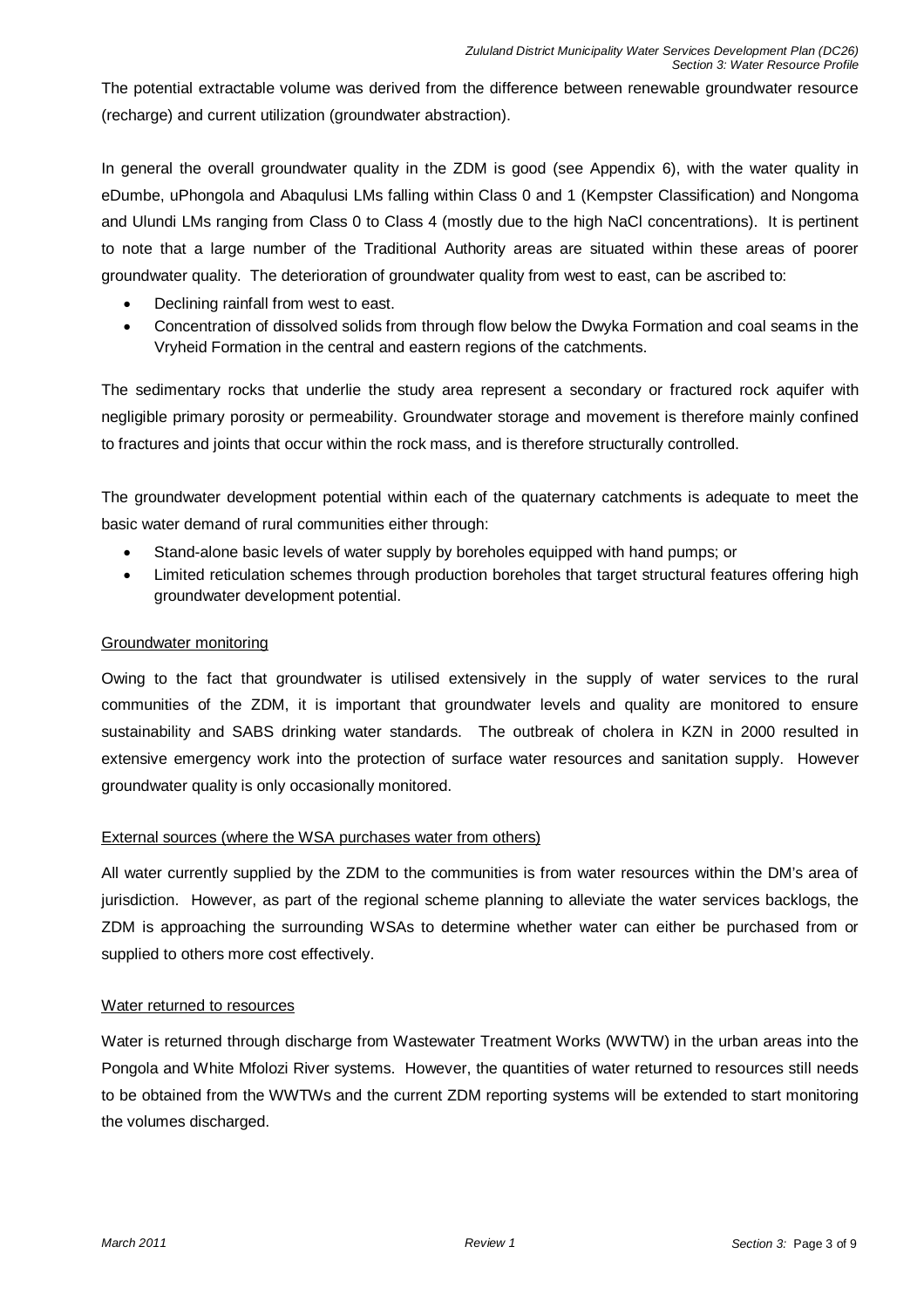

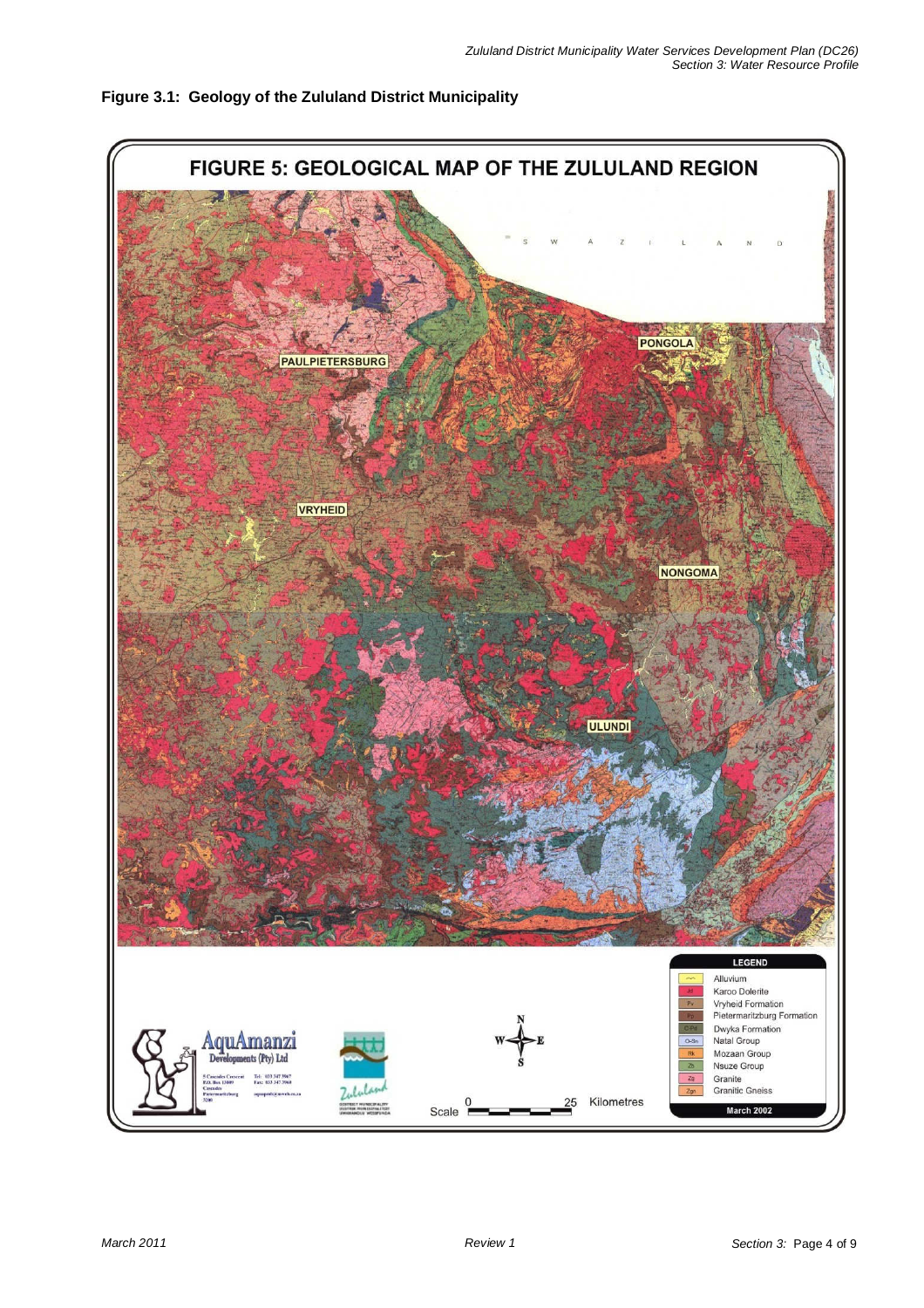# **3.2 Water quality**

The quality of bulk water taken from the resource is measured at the source; water treatment works (WTW) and the reservoir (Table 3.2). More detailed information on water quality and monitoring frequency per WTW and WWTW is given in Section 7 of this document.

**Table 3.2 (a): Water quality monitoring.** 

|                                                      | At source | At<br>treatment<br>plant | At<br>reservoir | At tap  |
|------------------------------------------------------|-----------|--------------------------|-----------------|---------|
| Is water quality measured?                           | Yes       | Yes                      | Yes             | Yes     |
| Do you monitor it yourself?                          | Yes       | Yes                      | Yes             | Yes     |
| If no, who does?                                     | n/a       | n/a                      | n/a             | n/a     |
| Monitoring intervals                                 | Daily     | Daily                    | Daily           | Monthly |
| Are these results available in electronic<br>format? | Yes       | Yes                      | Yes             | Yes     |
| % time (days) within SABS 241 standards per<br>year  | 100       | 100                      | 100             | unknown |

Monitoring of water quality within the rural areas is dependent upon the water source. Water supplied through boreholes and protected springs are not monitored for quality. In these instances the boreholes are not equipped, nor the springs protected if the water quality does not satisfy the SABS drinking water specifications. Water abstracted from surface water or supplied from urban areas is usually treated at a WTW and will have undergone the necessary quality monitoring and testing.

# Reporting on quality of water:

ZDM has developed a water quality reporting system where all water quality test results are captured and management reports drawn for immediate interventions where needed. ZDM also reports monthly to DWAF on water quality results, as part of the DWAF regulation process. Table 3.2 (b) below shows such a water quality report that is produced on a monthly basis and that is used to monitor water quality in the district. Schemes that indicate inferior water quality results are then immediately acted upon to resolve such issues. The actual report for each month is available from the ZDM MANZI system on request.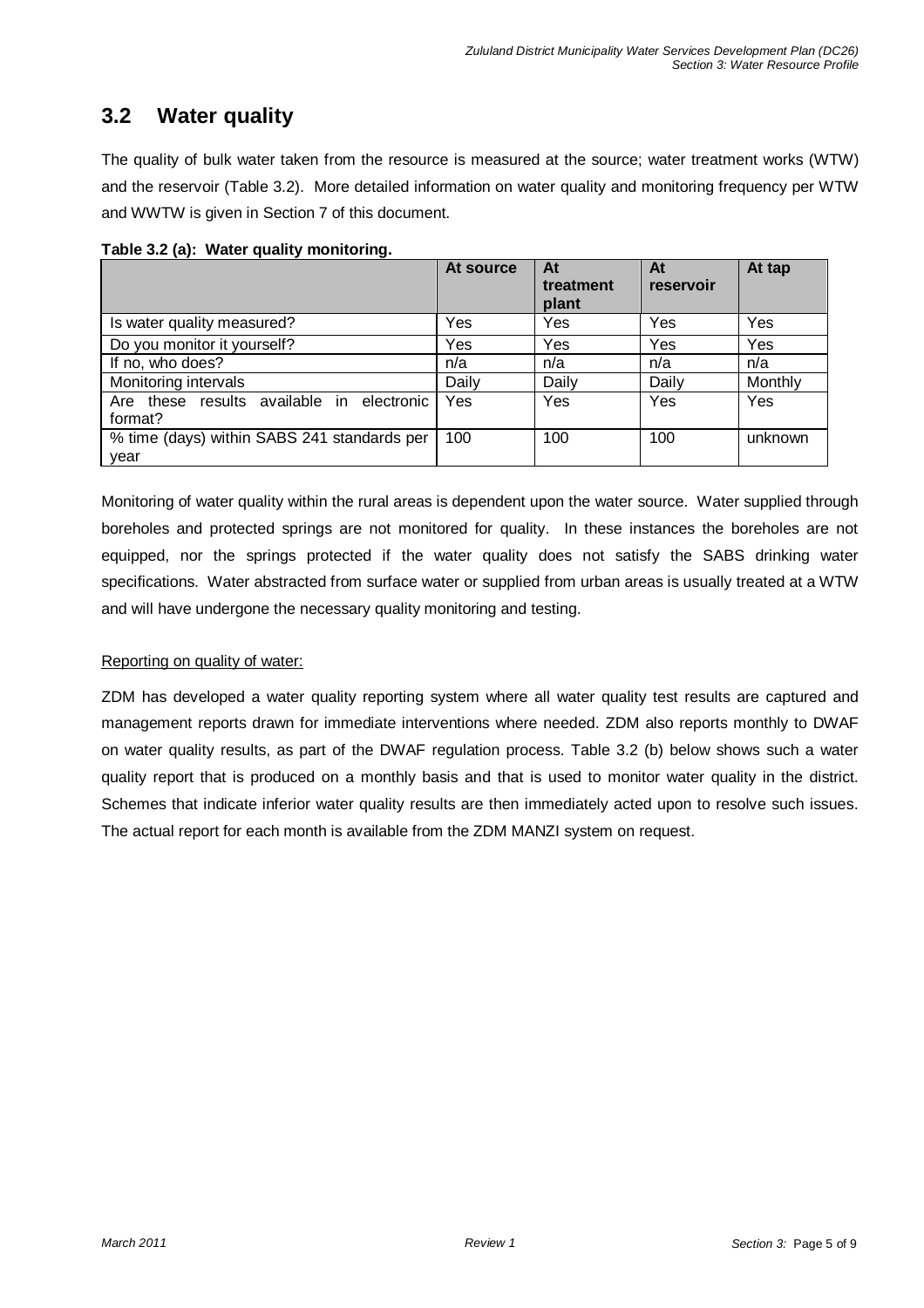## **Table 3.2 (b): Monthly water quality report (March 2011)**

|     | SchemelD Plant Name                      | Month | Year | No of Tests | Class         | Colour  | Description                                                                                               |
|-----|------------------------------------------|-------|------|-------------|---------------|---------|-----------------------------------------------------------------------------------------------------------|
| 2   | Vryheid - Bloemveld/Klipfontein          | 12    | 2010 | 52          | Ш             |         | Marginal water quality - conditionally acceptable, Negative effects<br>may occur in some sensitive groups |
| 13  | Coronation                               | 12    | 2010 | 12          | II            |         | Marginal water quality - conditionally acceptable, Negative effects<br>may occur in some sensitive groups |
| 14  | Hlobane                                  | 12    | 2010 | 12          | Ш             |         | Poor water quality - unsuitable for use without treatment. Chronic<br>effects may occur                   |
| 15  | Paulpietersburg - eDumbe                 | 12    | 2010 | 27          | Ш             |         | Marginal water quality - conditionally acceptable, Negative effects<br>may occur in some sensitive groups |
| 21  | Louwsburg                                | 12    | 2010 | 11          | Ш             |         | Marginal water quality - conditionally acceptable, Negative effects<br>may occur in some sensitive groups |
| 30  | Enyathi                                  | 12    | 2010 | 14          | Ш             |         | Marginal water quality - conditionally acceptable, Negative effects<br>may occur in some sensitive groups |
| 37  | Mpungamhlophe                            | 12    | 2010 | 23          | IV            |         | Dangerous water quality - totally unsuitable for use. Acute efects<br>may occur                           |
| 38  | Emakhosini                               | 12    | 2010 | 14          | IV            |         | Dangerous water quality - totally unsuitable for use. Acute efects<br>may occur                           |
| 40  | Babanango                                | 12    | 2010 | 23          | Ш             |         | Marginal water quality - conditionally acceptable, Negative effects<br>may occur in some sensitive groups |
| 45  | Golela                                   |       |      | $\mathbf 0$ | No Data       | No Data | No Data                                                                                                   |
| 47  | Mandlakazi                               | 12    | 2010 | 23          | Ш             |         | Marginal water quality - conditionally acceptable, Negative effects<br>may occur in some sensitive groups |
| 50  | Enyokeni Royal Palace                    | 12    | 2010 | 23          | Ш             |         | Marginal water quality - conditionally acceptable, Negative effects<br>may occur in some sensitive groups |
| 51  | Kombuzi                                  | 12    | 2010 | 4           | IV            |         | Dangerous water quality - totally unsuitable for use. Acute efects<br>may occur                           |
| 57  | Nongoma                                  | 12    | 2010 | 54          | IV            |         | Dangerous water quality - totally unsuitable for use. Acute efects<br>may occur                           |
| 97  | Ophuzane                                 | 12    | 2010 | 14          | IV            |         | Dangerous water quality - totally unsuitable for use. Acute efects<br>may occur                           |
| 99  | Tholakela                                | 12    | 2010 | 14          | IV            |         | Dangerous water quality - totally unsuitable for use. Acute efects<br>may occur                           |
| 104 | Mangosuthu                               | 12    | 2010 | 55          | Ш             |         | Marginal water quality - conditionally acceptable, Negative effects<br>may occur in some sensitive groups |
| 106 | eMondlo                                  | 12    | 2010 | 17          | $\mathbf{I}$  |         | Good water quality - suitable for use, rare instances of negative<br>effects                              |
| 116 | Msibi                                    | 12    | 2010 | 14          | Ш             |         | Marginal water quality - conditionally acceptable, Negative effects<br>may occur in some sensitive groups |
| 118 | Nkonsientsha                             | 12    | 2010 | 14          | IV            |         | Dangerous water quality - totally unsuitable for use. Acute efects<br>may occur                           |
| 119 | Belgrade                                 | 12    | 2010 | 23          | IV            |         | Dangerous water quality - totally unsuitable for use. Acute efects<br>may occur                           |
| 120 | Khiphunyawo                              | 12    | 2010 | 14          | IV            |         | Dangerous water quality - totally unsuitable for use. Acute efects<br>may occur                           |
| 122 | Khambi Village                           | 12    | 2010 | 14          | Ш             |         | Marginal water quality - conditionally acceptable, Negative effects<br>may occur in some sensitive groups |
| 125 | Mountain view                            | 12    | 2010 | 14          | IV            |         | Dangerous water quality - totally unsuitable for use. Acute efects<br>may occur                           |
| 128 | Osingisingini                            | 12    | 2010 | 14          | IV            |         | Dangerous water quality - totally unsuitable for use. Acute efects<br>may occur                           |
| 139 | Ceza                                     | 12    | 2010 | 23          | $\mathbf{II}$ |         | Marginal water quality - conditionally acceptable, Negative effects<br>may occur in some sensitive groups |
| 140 | Sidinsi                                  | 12    | 2010 | 14          | ${\sf IV}$    |         | Dangerous water quality - totally unsuitable for use. Acute efects<br>may occur                           |
| 147 | Ulundi - Nkonjeni                        | 12    | 2010 | 55          | IV            |         | Dangerous water quality - totally unsuitable for use. Acute efects<br>may occur                           |
| 161 | Pongola Town / Pongola<br>Simdlangentsha | 12    | 2010 | 55          | Ш             |         | Marginal water quality - conditionally acceptable, Negative effects<br>may occur in some sensitive groups |
| 163 | Spekboom                                 | 12    | 2010 | 14          | IV            |         | Dangerous water quality - totally unsuitable for use. Acute efects<br>may occur                           |
| 164 | Khangela Royal palace                    | 12    | 2010 | 23          | IV            |         | Dangerous water quality - totally unsuitable for use. Acute efects<br>may occur                           |
| 165 | Mvuzini                                  | 12    | 2010 | 14          | Ш             |         | Marginal water quality - conditionally acceptable, Negative effects<br>may occur in some sensitive groups |
| 195 | Nkonjeni Hospital                        | 12    | 2010 | 19          | Ш             |         | Marginal water quality - conditionally acceptable, Negative effects<br>may occur in some sensitive groups |
| 334 | Itshelejuba Hospital                     | 12    | 2010 | 23          | Ш             |         | Marginal water quality - conditionally acceptable, Negative effects<br>may occur in some sensitive groups |
| 341 | Thulasizwe Hospital                      | 12    | 2010 | 23          | Ш             |         | Marginal water quality - conditionally acceptable, Negative effects<br>may occur in some sensitive groups |
| 350 | Masokaneni                               |       |      | $\mathbf 0$ | No Data       | No Data | No Data                                                                                                   |
| 351 | Purim                                    | 12    | 2010 | 14          | Ш             |         | Marginal water quality - conditionally acceptable, Negative effects<br>may occur in some sensitive groups |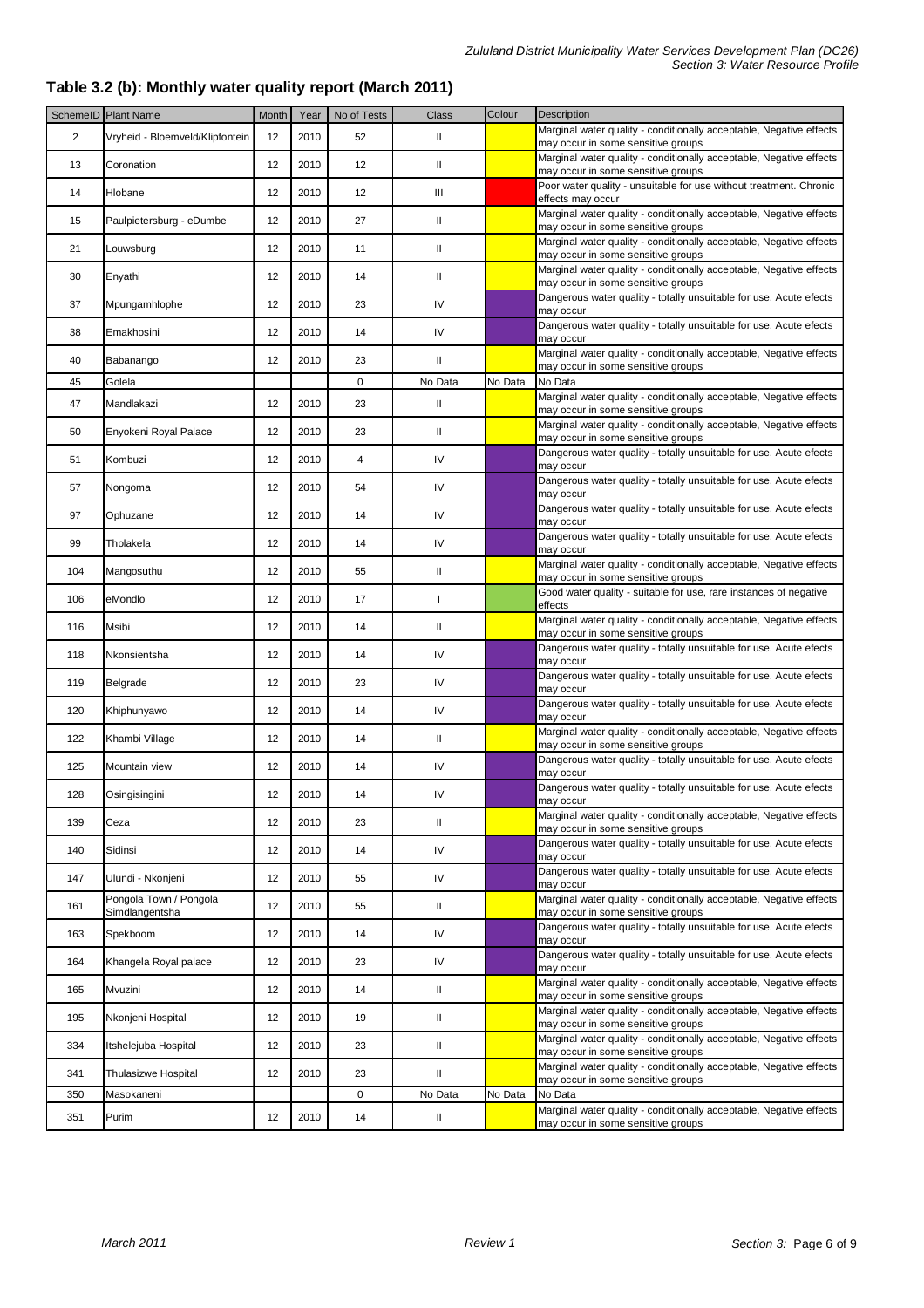#### Quality of water returned to the resource

The water returned to the resources in the urban areas is from the WWTW and storm water systems. Monitoring of stormwater quality does not occur. The WWTW treat domestic wastewater and wet industrial effluent, and once treated the return effluent is sampled. The effluent produced by "wet" industries needs to be monitored and sampled to ensure compliance with the municipal by-laws in terms of discharge into the WWTW.

There is no formal wastewater treatment process in the rural areas as the rural areas are supplied through dry-pit VIPs and not waterborne sewerage systems. The quality of sewage returned to the water sources must also be monitored and reported to DWA on a monthly basis but at this stage limited information is available and useful reports do not yet exist.

### Pollution contingency measures

The ZDM forms part of the Usuthu/Mhlathuze WMA and as such will form part of the CMA for this region. A proposal for the establishment of the Usuthu/Mhlathuze CMA has been put forward to national government. Once established the ZDM and all other water users within the Usuthu/Mhlathuze WMA will have input into, and have to comply with, the Usuthu/Mhlathuze catchment management strategy (CMS). This strategy should include pollution contingency measure/s that may be required to maintain the desired river reach classes. However, although groundwater forms part of holistic water resource management it is likely that this aspect may be treated as secondary by the CMA and it will therefore fall on the ZDM to ensure that they put suitable contingency measures in place.

# **3.3 Abstraction licenses and effluent permits**

ZDM is in the process of registering all water and sewage works in the district with DWA. Shown below in Table 3.3 (a) is a list of the water and sewage works in the district and the status of the license registration processes.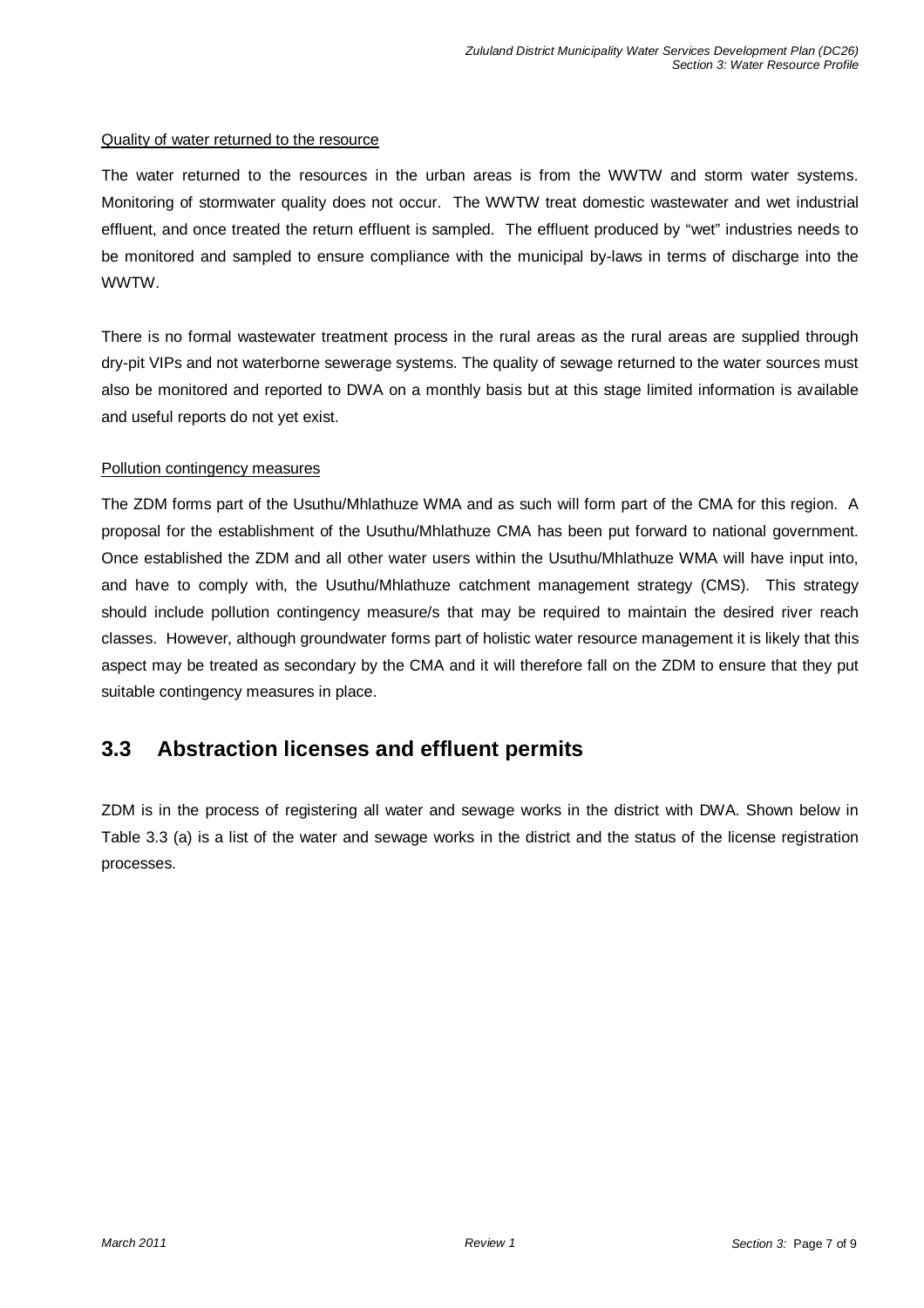| <b>WTW Name</b>               | Latitude     | Longitude | <b>Registration Status</b> |  |
|-------------------------------|--------------|-----------|----------------------------|--|
| Babanango Town                | -28.398321   | 31.071465 | Forms Submitted - Pending  |  |
| <b>Belgrade Township</b>      | $-27.280166$ | 31.279082 | Forms Submitted - Pending  |  |
| Ceza WTW                      | $-27.995517$ | 31.375931 | Forms Submitted - Pending  |  |
| eDumbe                        | -27.439965   | 30.820735 | Forms Submitted - Pending  |  |
| Makhosini                     | -28.356472   | 31.272092 | Forms Submitted - Pending  |  |
| Enyokeni Royal Palace         | -27.959809   | 31.521190 | Forms Submitted - Pending  |  |
| Frischgewaagd Town/Blinkwater | -27.389440   | 30.954311 | Forms Submitted - Pending  |  |
| Itshelejuba                   | -27.276854   | 31.346154 | Forms Submitted - Pending  |  |
| Khangela Royal Palace         | -27.738193   | 31.705480 | Forms Submitted - Pending  |  |
| Khiphunyawo                   | -27.311995   | 31.209771 | Forms Submitted - Pending  |  |
| Khombuzi WTW                  | -27.730019   | 31.727438 | Forms Submitted - Pending  |  |
| Mandlakazi RWSS               | -27.680543   | 31.916534 | Forms Submitted - Pending  |  |
| <b>Mountain View</b>          | -27.784817   | 31.427912 | Forms Submitted - Pending  |  |
| Mpungamhlope                  | -28.234665   | 31.271593 | Forms Submitted - Pending  |  |
| Msibi                         | $-27.351458$ | 31.206944 | Forms Submitted - Pending  |  |
| Mvuzini                       | $-28.004120$ | 30.679364 | Forms Submitted - Pending  |  |
| Nkonjeni                      | -28.228463   | 31.423898 | Forms Submitted - Pending  |  |
| Nkosentsha                    | -27.390240   | 31.254435 | Forms Submitted - Pending  |  |
| Ophuzane                      | $-27.491598$ | 30.939828 | Forms Submitted - Pending  |  |
| Osingisingini                 | -27.997320   | 31.685002 | Forms Submitted - Pending  |  |
| Pongola/Ncotshane Town        | -27.389033   | 31.617976 | Forms Submitted - Pending  |  |
| Sidinsi                       | $-27.955112$ | 31.773067 | Forms Submitted - Pending  |  |
| SpekBoom                      | $-27.304730$ | 31.395382 | Forms Submitted - Pending  |  |
| Tholakela                     | $-27.442931$ | 30.970889 | Forms Submitted - Pending  |  |
| Thulasizwe                    | -27.951000   | 31.366717 | Forms Submitted - Pending  |  |
| Ulundi Town                   | -28.281655   | 31.340042 | Forms Submitted - Pending  |  |
| Nongoma Town                  | -27.962509   | 31.613695 | Forms Submitted - Pending  |  |
| Ncome                         | -27.944885   | 30.659276 | Forms Submitted - Pending  |  |
| <b>Coronation RWSS</b>        | -27.677210   | 31.052570 | Forms Submitted - Pending  |  |
| Klipfontein                   | -27.791003   | 30.786818 | Forms Submitted - Pending  |  |
| Bloemveldt                    | -27.727868   | 30.746585 | Forms Submitted - Pending  |  |
| eMondlo Township              | $-27.971017$ | 30.691998 | Forms Submitted - Pending  |  |
| <b>Hlobane Region</b>         | -27.717325   | 31.031722 | Forms Submitted - Pending  |  |
| Louwsburg Town                | -27.580634   | 31.271741 | Forms Submitted - Pending  |  |
| Enyathi Town                  | -27.813338   | 31.060888 | Forms Submitted - Pending  |  |
| Khambi RWSS                   | $-27.773071$ | 31.227059 | Forms Submitted - Pending  |  |
| Purim WTW                     | -28.016124   | 30.758741 | Forms Submitted - Pending  |  |
| Masokaneni WTW                | -28.187636   | 31.738694 | Forms Submitted - Pending  |  |

# **Table 3.3 (a): List of water permits**